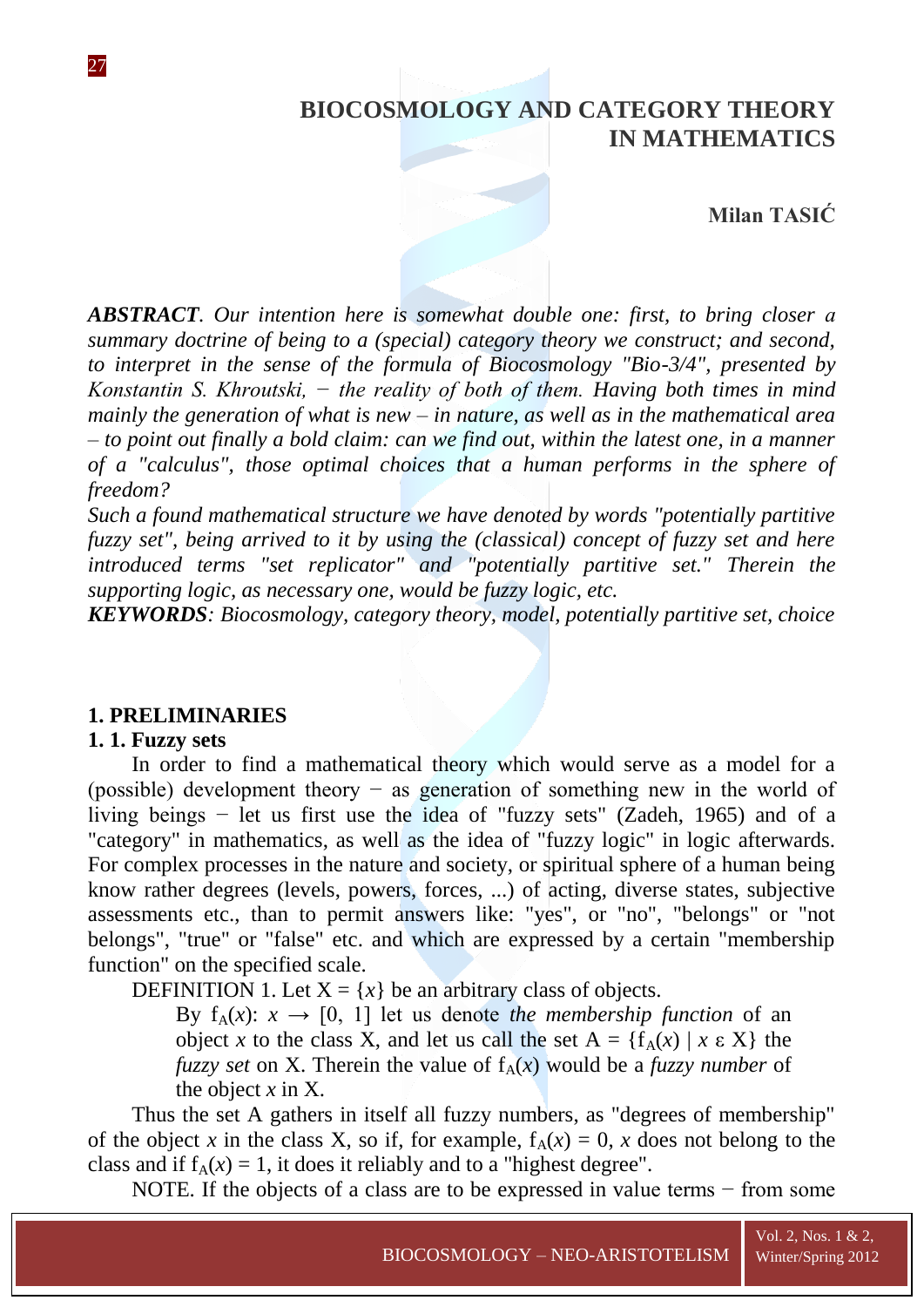point of view − and to varying degrees (positive and negative), it is suitable to consider segment  $[-1, +1]$  for the definition of such a "value function" in that class.

EXAMPLE 1. If we denote the age after 70 years as "old age", we should have that people between 60 and 70 years can "gradually" enter this age and to varying degrees to belong to it. So if *x* are years of life, a membership function of "old people" would be:

$$
f(x) = \begin{cases} 0 & x < 60 \\ \frac{x - 60}{10} & 60 \le x < 70 \\ 1 & 70 < x \end{cases}
$$

So a human with 61 years  $(x = 61)$  should belong to this set "to a degree" 1, and one with, say, 69 years  $(x = 69)$  to a "(higher) degree" 0.9.

EXAMPLE 2. Let N be set of natural numbers and P propriety: "to be close to number 1". Of course, 1 "is the closest to itself", so that the value of membership function in this set at the point 1 is 1, and there is no doubt that this value decreases as the number increases. Thus a fuzzy set A in N would be for example:

 $A = \{f_A(x) | f_A: x \rightarrow 1/x, x \in N\},\$ as, in fact, the set  $A = \{1, 1/2, 1/3, ...\}$ .

Otherwise, two fuzzy sets A and B will be *equal* if and only if  $f_A(x) = f_B(x)$ , for each *x*  $\epsilon$  X, and a fuzzy set A be *contained in* a fuzzy set B if and only if  $f_A(x) \le f_B(x)$ , for each x ε X.

Then let A and B be given fuzzy sets and  $f_A(x)$  and  $f_B(x)$  their membership functions as follows. Three new fuzzy sets A' (*complement*),  $A \cup B$  (*union*) and  $A \cap B$ B (*intersection*) would be defined by the membership functions  $1 - f_A(x)$ , max[f<sub>A</sub>(*x*),  $f_B(x)$ ], min  $[f_A(x), f_B(x)]$ , for each x  $\epsilon$  X, respectively.

Together with set operations fuzzy sets allow the algebraic operations too, such as *sum*, *absolute difference* or *product*. Thus for example *the sum* A + B of two fuzzy sets A and B, whose membership functions  $f_A(x)$  and  $f_B(x)$ , respectively, are defined by membership function  $f_{A+B}(x) + f_B(x) = f_A(x) + f_B(x)$  (provided that  $f_A(x) + f_B(x) \le$ 1), the *absolute* difference  $|A - B|$  by the function  $f_{A - B}(x) = |f_A(x) - f_B(x)|$ , while in the case of the product A∙B would be:  $f_{A<sub>•B</sub>}(x) = f_{A}(x) \cdot f_{B}(x)$ , for each *x*  $\epsilon$  X.

Otherwise, the operation is not complementary, for  $A \cap A' \neq \emptyset$ ,  $A \cup A' \neq 1$ , while  $\cup$  and  $\cap$  are commutative and associative operations – as are applicable here the distributive laws and the laws of De Morgan.

All it helps us to transfer degrees of membership of objects from parts to the whole, which in various ways (set, algebraic) they realize.

EXAMPLE 3. Let A be a fuzzy set in the set N of the Example 2, determined, therefore, by the membership function  $f_A(x) = 1/x$ ,  $x \in N$ . Then  $f_{A}(x) = 1 - 1/x$  so that

 $A' = \{0, 1/2, 2/3, ...\}$ 

is the complement A' of A in N.

Then for max $(1, 0) = 1$ , max $(1/2, 1/2) = 1/2$ , max $(1/3, 2/3) = 2/3$  etc., it is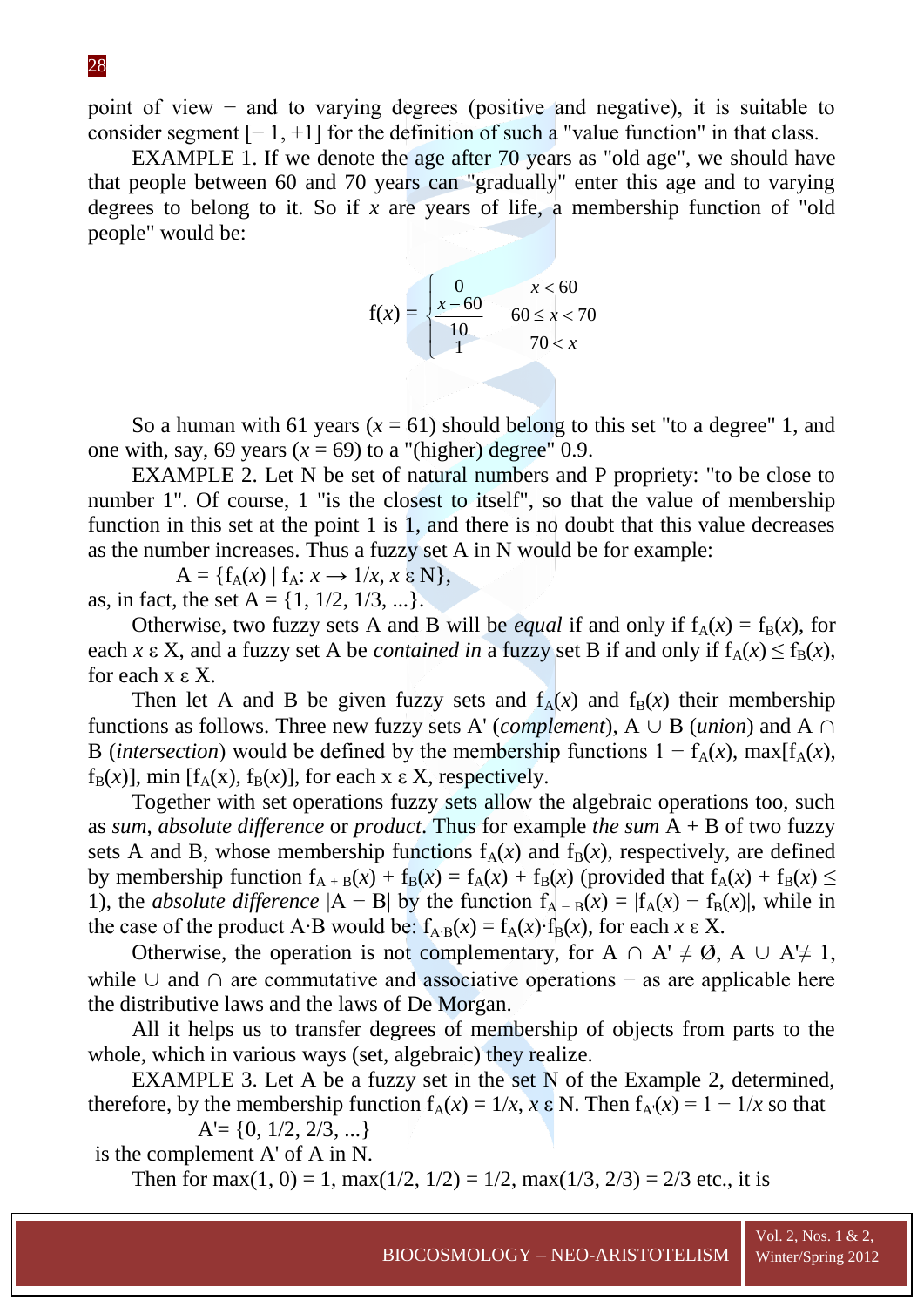$A \cup A' = \{1, 1/2, 2/3, ...\}.$ 

Or as min(1, 0) = 0, min(1/2, 1/2) = 1/2, min(1/3, 2/3) = 1/3, we would have that:  $A \cap A' = \{0, 1/2, 1/3, ...\}$ .

At the same time, it would be:  $A + A' = \{1\}$ ,  $|A - A'| = \{0, 1/3, 1/2, ..., 1\}$ , A  $\cdot$  $A' = \{0, 1/4, 2/9, ...\}.$ 

So in a fuzzy key we identified processes of formation of something from one or more parts, as well as the way of assessment of an object as a whole, from the assessment of parts that make it, what we take to be an enough real (objective) picture of what comes in experience. It remains to define the notion of "potency" of a fuzzy set, just as a feature appearing in "the sum" of all fuzzy numbers of sets covered by it.

DEFINITION 2. Let  $X = \{x_1, x_2, ..., x_n\}$  be an arbitrary class of objects,  $f_A$  a function belonging to the class, and  $A = \{f_A(x_1), f_A(x_2), ..., f_A(x_n)\}\$ a corresponding fuzzy set. Let's call a *potency* (*power*) of A the sum of  $f_A(x_1) + f_A(x_2) + ... + f_A(x_n)$  of real numbers, as fuzzy numbers of all objects of X. We denote the potency of A by CA.

EXAMPLE 4. Let  $A = \{1, 1/2, 1/3\}$  be a fuzzy set. Potency of this set is  $CA = 1$  $+ 1/2 + 1/3 = 11/6$ , while, for example, sets A  $\cup$  A' = {1, 1/ 2, 2/3}, and A  $\cap$  A' = {0, 1/2, 1/3} have potencies: C (A  $\cup$  A') = 5/6, C (A  $\cdot$  A ') = 17/36. The example shows that the potency of union of sets is higher than the potency of intersection, which is sufficiently general case, and so on.

## **1. 2.** *Category Theory*

DEFINITION 3. Let us call X, Y, Z, ... *objects* (in symbols **Ob**), and f, g, h, ... *morphisms* (in symbols **Map**). **Map** and **Ob** are *category* C if and only if:

a) for each pair X, Y of objects there exist (arbitrarily many)

morphisms between them. If f is such a morphism we write f:  $X \rightarrow Y$ .

b) for each object X there is a morphism  $\varepsilon_x$ :  $X \rightarrow X$  *(identity morphism*).

c) for each f:  $X \rightarrow Y$ , g:  $Y \rightarrow Z$ , there is h:  $X \rightarrow Z$  (*composition* of *morphisms*). We write then:  $h = g \cdot f$ .

The conditions a), b) and c) satisfy the axioms:

d) if f:  $X \rightarrow Y$ , g:  $Y \rightarrow Z$ , h:  $Z \rightarrow U$ , then  $h \cdot (g \cdot f) = (h \cdot g) \cdot f$ (*associativity*).

e) if F:  $X \rightarrow Y$ , then  $f = \varepsilon_Y f = f = f \varepsilon_X$  *(identity). (Baez 1997).* 

DEFINITION 4. Let  $A \neq \emptyset$ . The set **A** is *replicator* of A if and only if at least one element of A has more than one (but finite) occurrence in A.

EXAMPLE 5. Two replicators of the set  $A = \{1, 3\}$  are:  $A_1 = \{1, 1, 3\}$  and  $A_2 =$ {1, 3, 3, 3}.

Let **A** be a given set replicator. Denote by  $\sigma(A)$  an arbitrary element formed by elements of **A**. Let's call σ *singleton* function in A and the value σ(**A**) − a *singleton* of **A**.

EXAMPLE 6. Let  $A = \{2, 2, 3\}$ . Three singleton functions  $\sigma^1$ ,  $\sigma^2$  and  $\sigma^3$  in A would be:  $\sigma^1$ : **A**  $\to$  2 + 3 = 5,  $\sigma^2$ : **A**  $\to$  2<sup>2</sup> - 3 = 1,  $\sigma^3$ : **A**  $\to$  2 · 3 - 2 = 4, while 5, 1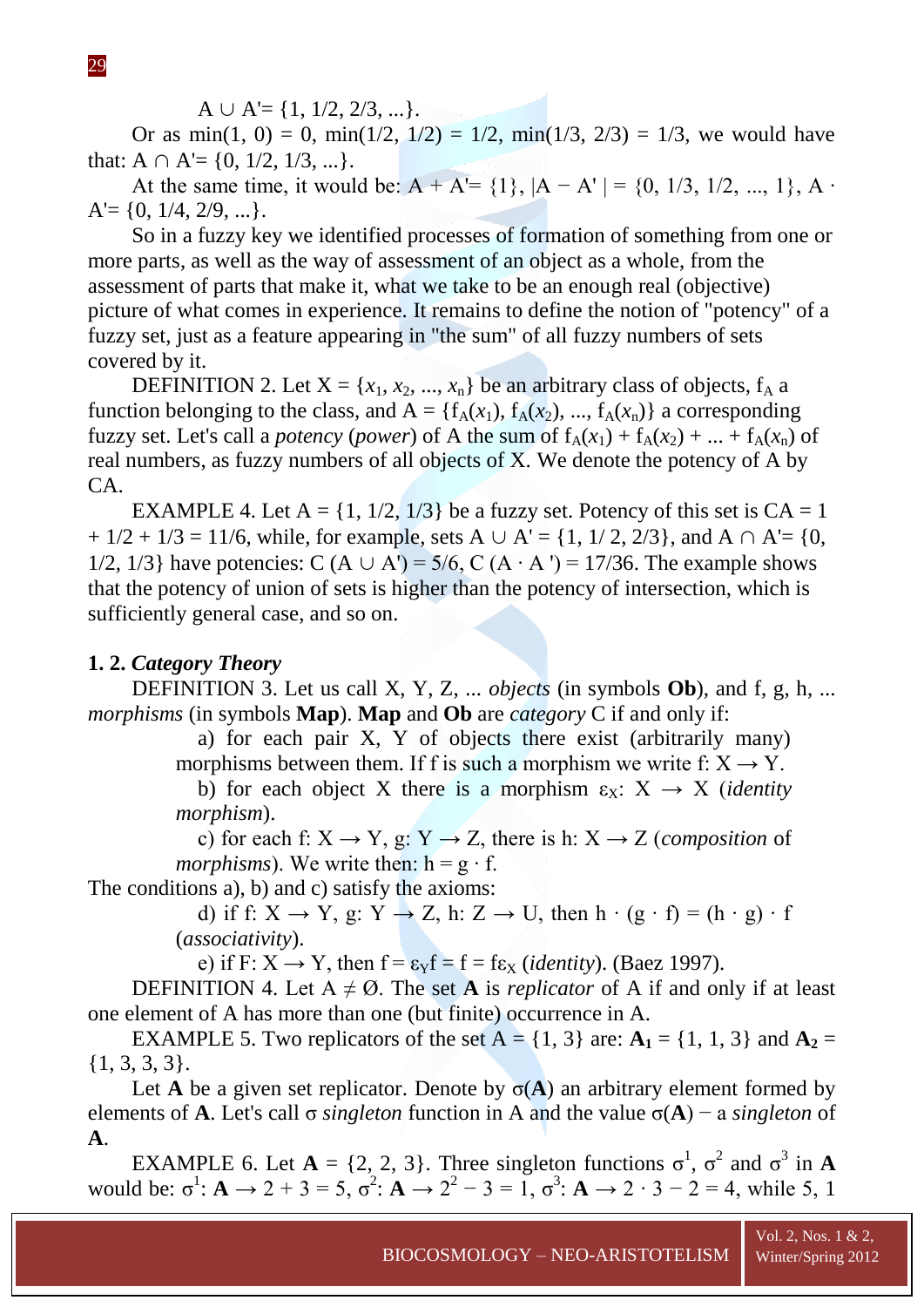and 4 are three singletons of this set.

EXAMPLE 7. Let the (chemical) elements C, H, O be elements of the set  $A =$ {C, H, O} and the set **A** = {C, H, H, H, O} is the set−replicator of A. Then the chemical compounds H<sub>2</sub>O, CH<sub>3</sub>, CO, CO<sub>2</sub> are singletons in the subsets  $\{H, H, O\}$ ,  $\{C, H, H, H\}$   $\{C, O\}$  and  $\{C, O, O\}$  of this set, as follows.

DEFINITION 5. The set  $P(A)$  of all singletons  $\sigma(A)$  we call *potentially partitive set* of **A**.

EXAMPLE 8. The potentially partitive set of the set  $A = \{2, 2, 3, 5\}$  in the example 5 would be:

 $\overline{P}(A) = \{0, \{2\}, \{2\}, \{3\}, \{2, 2\}, \{2, 3\}, A_1, \sigma^1(2), \sigma^2(3), \sigma^3(2, 2), \sigma^4(2, 3),$  $\sigma^5(A), \ldots$ }.

EXAMPLE 9. Such a set for the set A in the example 6 is:

 $P(A) = \{0, \{C\}, \{H\}, \{H\}, \ldots, \{O\}, \ldots, \sigma^1(C), A^1, \sigma^2(H, H, O), \ldots, \sigma^3(O, O), \ldots\}.$ 

Let A be a given set and  $P(A)$  potentially partitive set of this set. Bearing in mind that the elements of A are sets, it is easy to show that each of conditions in the Definition 5 is fulfilled, so that it could be said for P(**A**) to be a category.

It would be so in the case **A** to be a given fuzzy set.

#### **2.** *BIO* **[BEING] AND THE CATEGORY THEORY IN MATHEMATICS**

Those highest demands, in the spirit of neo-Aristotelism, to be rethought the most diverse creations occurring in the nature, can be followed in an analogous manner within the category theory in mathematics. Thereby the principles of an intuitive area would be confirmed in this essentially different domain, as a formal one, so that – because of its extreme generality – it should be boldly asked: to what extent this mathematical theory can be used as (very) model of Biocosmology? Our answer is that to a high and a highest degree the actions in each of spheres are recognizable in the other one – if now it would be an extreme demand for the very proof of identity (homeomorphisms) of two structures.

Because it is possible to reason that each of the three elements: "Bio", "3" and "4", from the formula "Bio-3/4", as the farthest scheme of Biocosmological researches, finds in the following way its counterpart in the case of category theory in mathematics.

First the prefix "Bio" is the most general expression for the world of living beings at all, as the term "category" is the highest both in logic and in philosophy. This time it passes to mathematics, because several definitions in the category theory appeared to be "powerful" enough to bring out in their entirety dozens of existing theories in it. Namely, not otherwise than a prime example of it (even) occur branches of mathematics such as set theory, group theory (rings, fields, ...), topology, vector spaces, Boolean algebra, deductive system ...

We find here that for the goal we have in mind, to be useful to incline rather to the term of "fuzzy set", than to the notion of set of Cantor, since in the former case it would be respected, with a simple appurtenance of an element to a set, the most diverse properties (powers, values) too, which belong to it, as to an element in the multitude. Herein two corrections of the classical definition of this concept were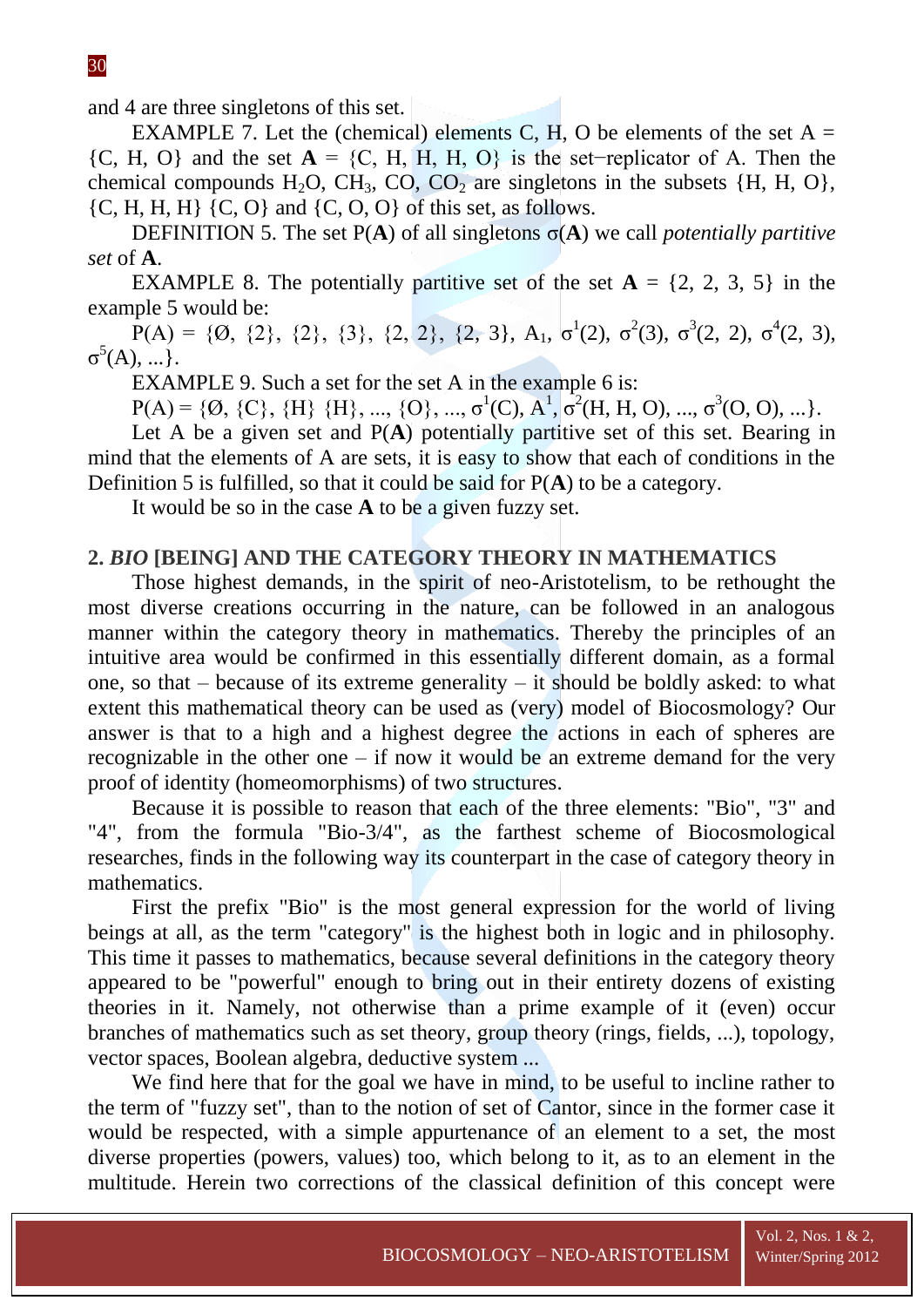31

made, in so far it allows the existence of the **same** elements here − because nature knows clones (viruses, molecules, DNA copies), and compounds as a special type of union of elements.

Hereupon any whole in the nature consists of parts, and here parts are elements of "partitive sets" in mathematics. Therefore we find it would be most appropriate, to interpret the processes of generations and corruptions in the nature within the category of *potentially partitive fuzzy sets*, which we have outlined above.

# **3. ONTOLOGICAL ASPECT**

## **3. 1.** *On Generation and Corruption*

In the nature we recognize two (essentially) different ways in which elementsparts enter the compositions, make structures and, in general, create a whole. These are:

*a*) *conjunction* (joining, assembly, association, ...) and

*b*) *fusion* (permeation, infiltration) [Chapouthier, 2009], that are in the basis of "generation", and two ways in which they come out of them:

*a'*) *disjunction* (separation, disassembly, ...) and

*b*') *melting* (dissolution, ...) − which are referred to as "corruption".

The first case is illustrated by the examples as:

1 0 pebble stones of different colors which, as properly "joined" in the plane, realize particular figure in a mosaic;

 $2^{0}$  (each) machine which is it when the parts making it are "assembled" and put in a special (just mechanical) relationship and so on, and the other case the examples as:

 $3<sup>0</sup>$  two atoms of hydrogen and one atom of oxygen – which under certain conditions – form a molecule of water;

\*

 $4<sup>0</sup>$  blue and yellow color which when mixed together make green color.

\* \* What happens in the being when the matter is of generation of something new, such are the procedures of conjunction and of fusion of elements as parts into the whole, finds its analogue in the category of potentially partitive fuzzy sets P(**A**), because set operation P of "partitive set" of **A** should correspond here to the operation "conjunction" and to the operation "fusion" − our operation "singleton". Sets know in fact a simple (linear) sequence of elements in the series, as is the case with the partitive set, but it is always possible, by particular functions, some nonlinear arrangement of elements to be translated into linear one. According to the example of a schema of elements in the plane (matrix), which, it can be showed, allows the linear arrangement of them too  $-$  by following some agreement  $-$  and which could be generalized to each other (more complex) case of such nonlinear arrangements.

So we have that in the case of conjunction, or of fusionn of parts into the wholes, on the way of creation of something new in the nature, it corresponds to writing elements in set theory, so that, both times, the matter is of analogous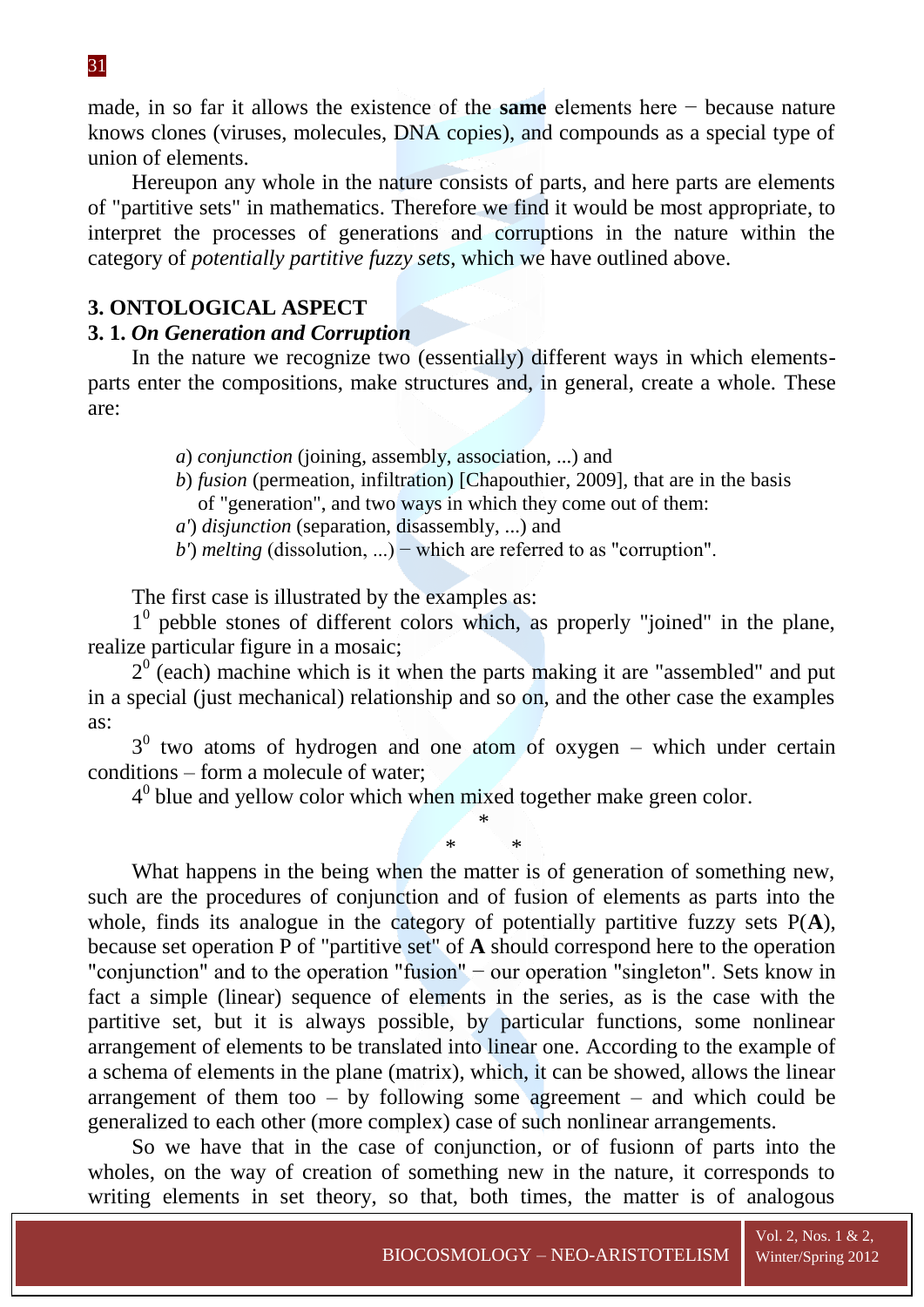32

structures. But if the matter is of permeating, or of fusion of elements−parts on the same way of generation in the nature, our mosaic understanding of creations, on the one hand, and the possibility to represent them in the way of fuzzy sets, on the other, tell us too that on both sides the matter is of a high degree of analogy between them. For many basic operations (union, intersection, sum, ...) between fuzzy sets, and especially the complex relations between them, make possible to be properly presented the set−result of these operations, which all would correspond to the real relation of parts within a whole.

It would be the case as well when, among several possibilities, one should opt for one of them, as when to some wholeness it should be assigned a certain label (value, probability, truth, ...) too, except that, in contrast, it should be used here the language of so called "fuzzy logic" (**3. 1**).

This time the terms of category of potentially partitive fuzzy sets are intended to express the generation and corruption not only of material but also of spiritual reality of man, for the elements, subsets, sets, on one side, are almost synonymous with elements, parts and wholes, on the other side, as set operations find their counterpart in the conjunction and separation processes in the nature too. For what is new is created by the dismantling of some whole, but when two or more of them ''bring'' in a particular relation their parts as well. And if we have in mind, especially, finite sets, each choice of elements within them can be made as a result of certain operations on them and to do it − in any case – as an element of partitive set of their union. Insofar as the operations of composition and fusion of elements (decomposition and dissolving), that occur in the nature, can also be expressed in terms of sets, so that to each particular generation (corruption) of something, would corresponded some set relation. The elements, therefore, achieve the wholes and they do it with other elements−entities and so on, what can be schematically presented in Fig. 1.



Figure 1

Set relations also can easily be translated into the language of nodes and branches in graph theory, what among others does more attractive the way of "ascending" from parts to the whole and *vice versa*. So the *graph* (see Fig. 2):



Figure 2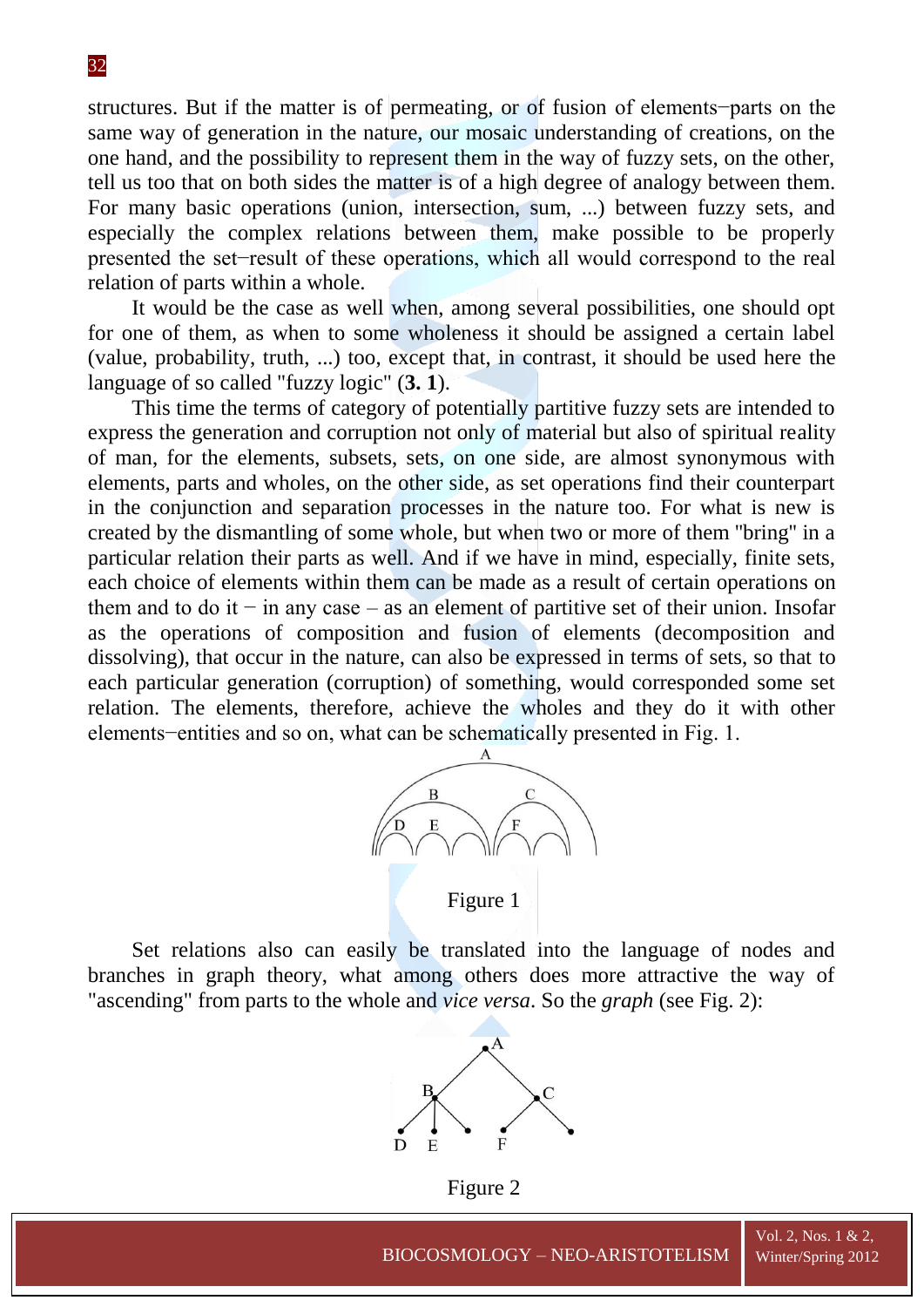would correspond to the Figure 1, as in fact a set of points and segments in the plane connecting them (or not doing it). The dots are the *nodes*, and its branches (*edges*), as it can be *oriented* if we lay down vectors on its edges.

Then, if we designate by A, B, C, ... edges of an oriented graph, to operation intersection between sets it would correspond here the "transition" from one branch to another, and to the operation union *−* the transition from a branch into branch, at the same node. Thus to the formulas  $A \cap B$ ,  $A \cup B$  and  $A \cap (B \cup C)$  would correspond the graphs in the Figures 3, 4 and 5, respectively.



As to the more complex formulas, certainly, more complex graphs should correspond and so on.

As it is known, we can attribute to an edge a *weight* and in a fuzzy set it is corresponded to the *power* of a formula − what all is in the basis of a possible ''calculus'' over the elements-parts, when they have to realize some particular whole (of a required) power.

(All) nodes and (all) edges of the graph can be brought in a (not) membership relation and to do so a "neighborhood matrix" or a "membership matrix" – in the first case, by assigning the number 1 in the field when a branch connects two nodes, and the number 0, otherwise and, in other case, by attributing the number  $r (0 < r \le 1)$ , when a node belongs to a branch, and 0 otherwise.

EXAMPLE 10. In the case of the graph in Example 3, represented by a formula  $A \cap (B \cup C)$ , let us denote the nodes by numbers (Fig. 6):



Figure 6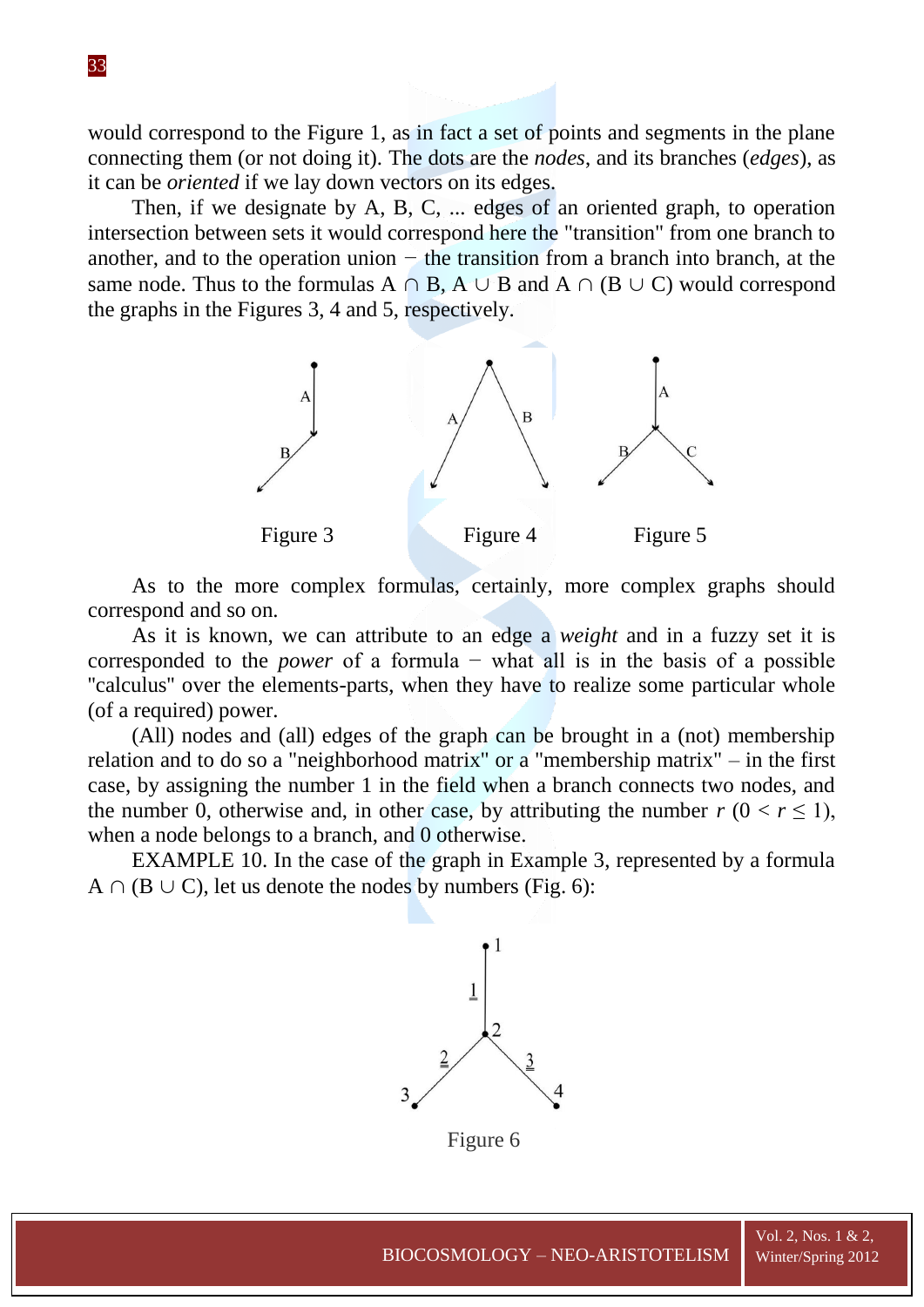# 1, 2, 3 and 4, and the edges with bold digits **1**, **2** and **3**. The two aforementioned matrices of elements would be (Fig. 7):

| $\begin{bmatrix} 0 & 1 & 0 & 0 \end{bmatrix}$ |          |  |                                                                |  |                  |  |                                                                        |
|-----------------------------------------------|----------|--|----------------------------------------------------------------|--|------------------|--|------------------------------------------------------------------------|
| $\begin{vmatrix} 1 & 0 & 1 & 1 \end{vmatrix}$ |          |  |                                                                |  | 1/2              |  |                                                                        |
|                                               |          |  | $\begin{bmatrix} 0 & 1 & 0 & 0 \\ 0 & 1 & 0 & 0 \end{bmatrix}$ |  | $\boldsymbol{0}$ |  |                                                                        |
|                                               |          |  |                                                                |  | $\boldsymbol{0}$ |  | $\begin{bmatrix} 0 & 0 \\ 1 & 3/4 \\ 2/3 & 0 \\ 0 & 4/5 \end{bmatrix}$ |
|                                               |          |  |                                                                |  |                  |  |                                                                        |
|                                               | Figure 7 |  |                                                                |  |                  |  |                                                                        |
|                                               |          |  |                                                                |  |                  |  |                                                                        |

## **3. 2.** *One and Many*

We express ourselves most appropriately about the being by saying that it is "one and many", in each of different aspects it has. It was recognized too by the first of philosophers (Thales) when he says: *Hen kai pan* ("One and All") [Dils, Kranz 1974, 11 B 15] so that soon after it Pythagoras's words about would be: "Everything is made from the monad and dyad unlimited" (Dils, Kranz 1974, 58 B 7) and so on, which was a guiding idea throughout history until today, such "bricks of the universe" to be required and found until today. From water of Thales and fire of Heraclitus, through the idea of Plato, until the monad of Leibniz, or the absolute mind in Hegel, that is, elementary particles in physics – or particle which to everyone else gives its mass (boson of Higgs), in the science of physics, which just is seeking for.

Next yet the Eleates set out in epistemology that "true is what is identical to itself'', and what took Plato afterwards, saying that if does not allow "an idea always identical to itself, one would not have where to direct his thought" (Gallop 1984, 135  $b - c$ ). No knowledge, therefore, would be at all with the variability of all without end, nor would have place giving names to things and beings, for one and the same word would be referred to multiplicity, to multitude. And that "one", that embodies "many" as well, generated the famous "problem of universal's" in the Middle Ages, when one wanted to bend unequivocally to one of its "ontological status", so that, when following Socrates testament, all sciences tend to define terms with which they basically proceed, it would be matter of the same.

More convincing evidence of it come to us from the sciences of physics, chemistry, biology, ... because to our understanding of the nature it belongs things to be made of atoms and molecules – and molecules of atoms − and the living beings of cells, which constitute the tissues and so on, as are discernible too the forces that penetrate it, or fields that populate it.

And in the same way is spoken about the structure of the universe, as it is described so geographical picture of the world it provides.

> \* \* \*

About the category of potentially-partitive fuzzy sets can be spoken in terms of "one and many" as well as on the being, because it brings a whole too through parts that make it up. It is constructed afterwards on the basis of a small number of elements in the experience, according to what they are supposed to provide and what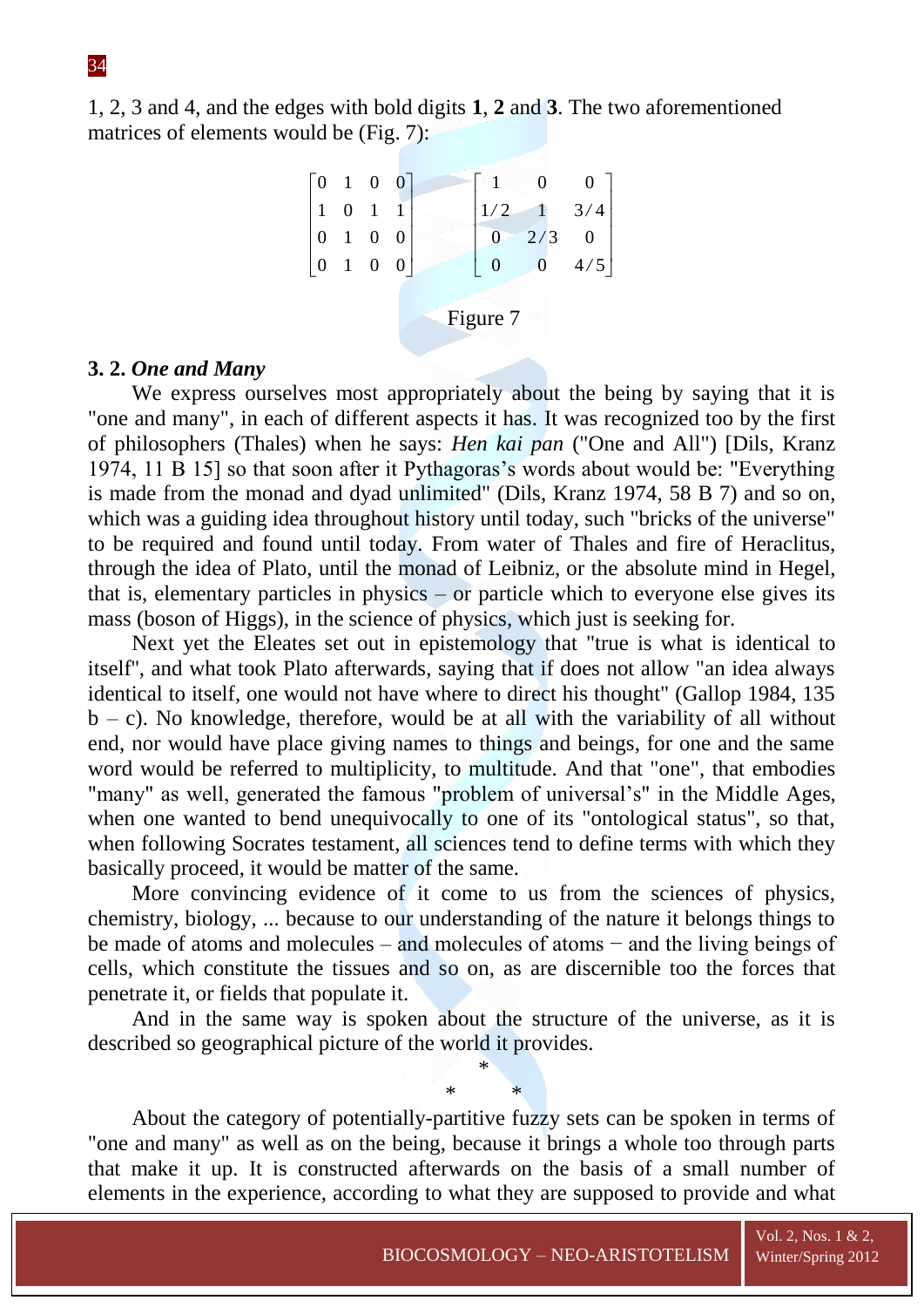is potentially contained in them, so that here is recognized that "one", which is in the same time "many" – and *vice versa*. Because if this table is a special whole, built after someone's idea of parts, the same could be said about it when we follow our own taste too  $-$  in the looks it has, the function that performs  $-$  in the constitution of it. Namely, the taste elements are also parts that take part in such an idea (representation) of the object, within a particular experience. It occurs too when, on the basis of some criteria, we make choices, or when following convictions we judge about something and so on.

## **3. 3.** *Functionality*

What we call functionality of being? The feature of it is that itself, or parts making it repeat the same (or related) structure, so that it is said about them to be analogous, homologous, similar etc., what justifies the expectation, say, the properties of some of them to exist in other parts. For Pseudo−Dionysius: the analogy is a "degree of participation in God's perfection", and for Thomas Aquinas: a way of understanding infinite commencing with finite. Otherwise, Aristotle held that all belong to one of the existing ten categories, and in the *Nicomachean Ethics* kinds of goods such as: measure, pleasant, habitat, ... he deduce from the categories of being: quantity, quality, location, ... At the same time beings (and facts) know the causes and consequences, species and genera, orders of complexity, and (the same) means of emergence and disappearance of something, so that in the latter case it is spoken about: conjunction, separation, permeation etc. In particular, logical categories are characterized by different relations of general and particular, of order and mutual succession, so that all these ''identical'' aspects of being, at different places (*topoi*), indicate to its uniqueness  $-$  to that One which is expressed as Many.

This property of being that is in the similarity (analogy) of structures is, first, in that they allow to be represented in terms of set operations, insofar as fuzzy sets make visible "degrees" of properties that parts bring into a whole. What is sufficiently universal feature, whenever the matter is of generation of something new in the nature, and this time we have too that (all) objects of categories we represent by points, and (all) morphisms by arrows. What is a unifying characteristic as well.

\* \* \*

Or that parts of being are mutually related as genera and species, here is represented in a manner of an object with more arrows (node with more edges, set with more subsets), so in all cases of genera and species in the same way, what does possible to transfer results obtained in one of cases to other ones of the same gender.

Then to an indirect transfer of the activity from an object to another in the nature corresponds in the theory of category the associativity of morphisms (ordered by definition), as to any operation within the closed universe of objects would correspond the operation of identity in this mathematical theory.

Not only it: the method applied in one theory may prove to be suitable to provide results in another one, or to serve to construct some general (common) theory – as, say, category theory "covered" set theory, topological spaces, vector spaces and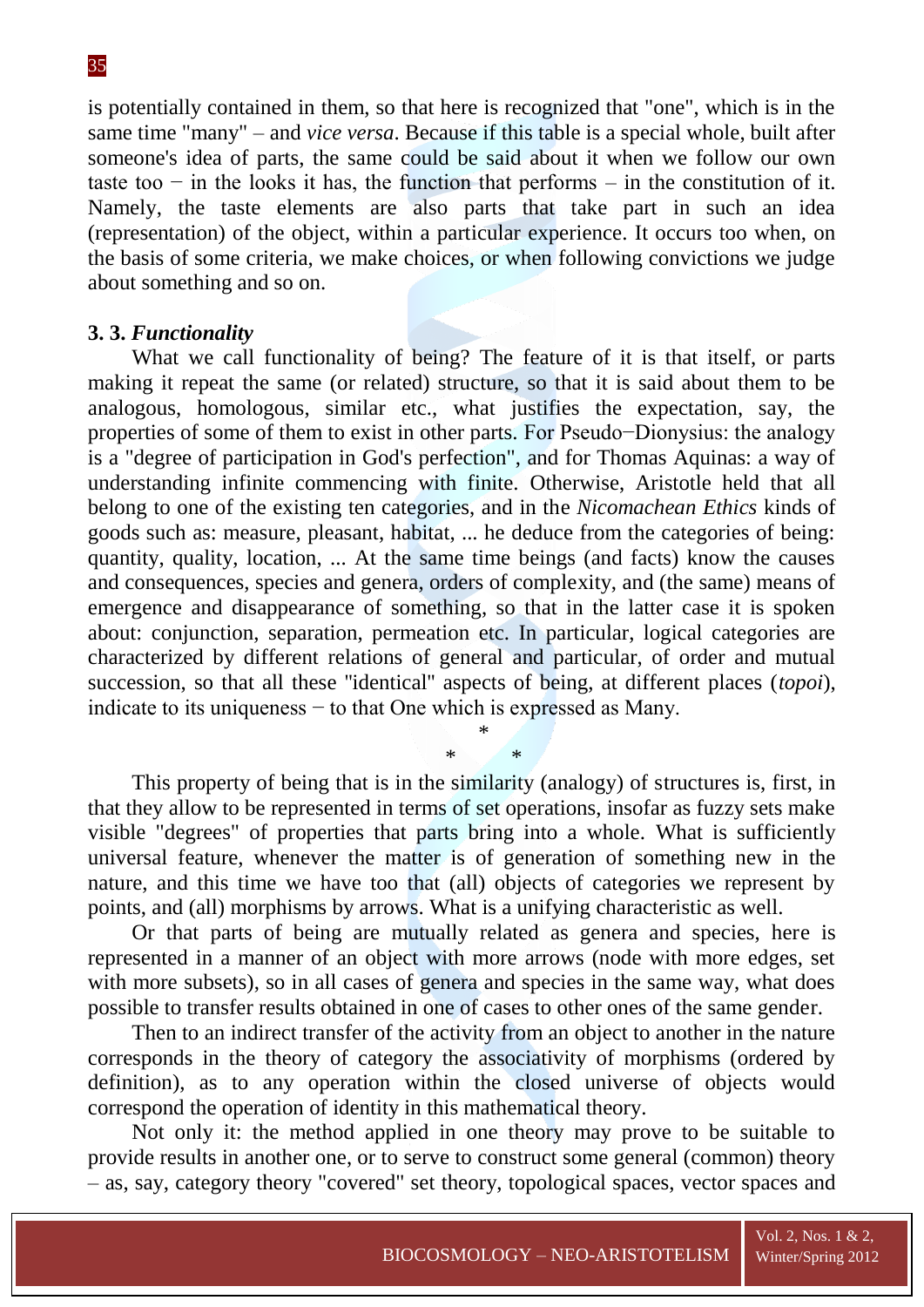so on. Not to mention the various applications of mathematics in all areas of human activity, or of informatics as being is in the basis of technological civilization today.

## **3. 4.** *Duality*

Of equal importance is the fact that the word "one" and "many", by contradicting each other, give away to a double picture of everything, as an essential duality of the world being, "speaking" out of its depth. The one that in the myth of the origin of the world, in the dialogues *Timaeus* and *Sophist* of Plato, obtains the names of "one" and "other" (different), so that, in the case of other of them, it equally may denote being and non-being, as during the Big Bang, for example, it gives birth to the matter and to the antimatter. There are numerous examples of mutually reducible (dual) concepts, and with one and many we have mentioned – these are: the wave and particle, electric and magnetic field, gravitational and electrostatic forces in physics, point and straight line, side and angle of triangle in mathematics, connectives and or, *id est* for each and some in logic and so on. As it is known, the light gives away by its dual nature: of wave and particle, while the electrostatic law of attraction (rejection) of two electric charges (Coulomb) has the same expression as the law of gravity on attraction of masses (Newton).<sup>1</sup> And to say: "Through two points passes a straight line, or dual to it; or "Two lines intersect at one point", − both times is true. Similarly, if a polygon has three sides, it (necessarily) has three angles and *vice versa* etc., and so we have that dual terms can mutually replace their places and terms containing them remain valid.

This Janus face of universal, therefore, doesn't not give away the one and only one logic – in micro, as in macro world. Classical logic is valid only in a part of reality – so that the whole being is describable rather in terms of topological, functional, local as something most general and primordial. Insofar as the complexity of micro world is such that it allows only the description under the assumption of more than ten dimensions, as is the case with the macrocosm too (fractals), that gives reason to assume that they are governed by different (and so far undiscovered) logics.

> \* \* \*

Category theory, as viewed from several aspects, is a dual system. We have, first, that its axioms still meet if the objects (points, nodes) and morphisms (arrows, edges) mutually replace their places. It occurs if the (actual) direction of arrow is replaced by a reverse direction, and if the transition from edge into edge, by arrow, is attributed by the operation, say, intersection and to the transition of the edge into edge, by node, the operation union, the expression corresponding to the graph remains to be true even when signs of union and intersection mutually replace their places. Therefore, the operation of transition from node into edge and *vice versa*, and of union and intersection are mutually dual to each other, which would be the case with quantifiers "for all" and "there is" as well.

**<sup>.</sup>** <sup>1</sup> Id est:  $F = \lambda(q_1q_2)/r^2$  and  $F = \mu(m_1m_2)/r^2$ .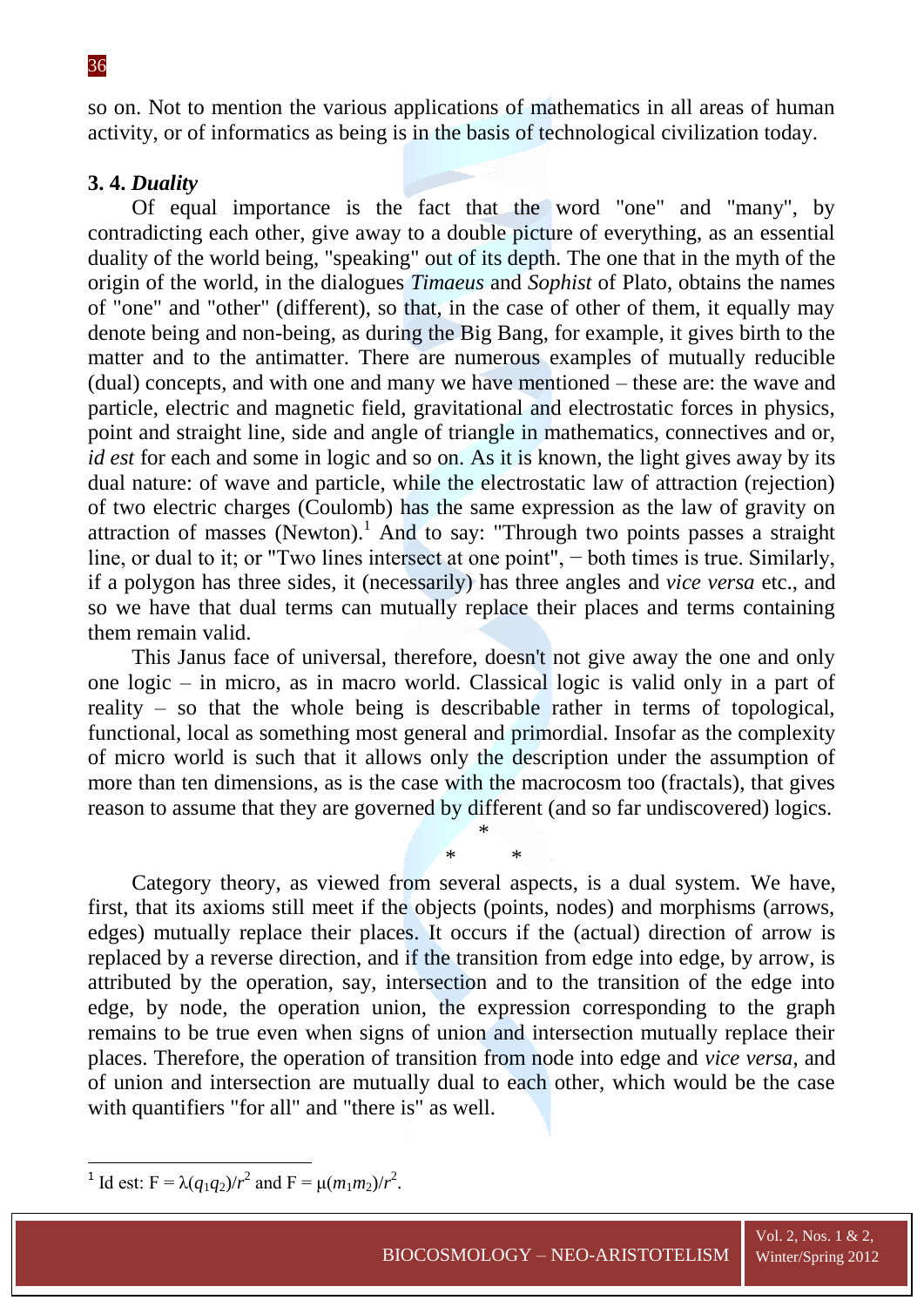EXAMPLE 11. If we alter the direction of arrows on the graph in Figure 8, we get (again) a graph in Figure 9. Or, if the edges and the nodes mutually replace their places, in the graph on figure 6, we obtain a graph in Figure 8, dual to the given one. Here, if the expression A  $\cap$  (B  $\cup$  C) is referred to the first graph, the same expression would correspond to the other one, and to the third graph the expression ( $B \cup C$ )  $\cap$ A. As everywhere too a sign for union could be replaced by the sign for intersection and so on.



#### **3. 5.** *The topological properties*

In what are then the topological properties of things and beings? In that they are essentially determined by other things and beings from their environment, and a result in Mathematics (Diaconescu) shows that the structure itself of the elements of a set determines the logic in it – so "topological" is superposed over "logical". Habitat, environmental conditions determine otherwise animate and inanimate beings in nature (Darwin), as man's generic essence is realized only in a community of people, and words acquire meaning within the context. At the same time Leibniz, Hume argue that *vérités de faits* are not necessary, for "their opposite is possible too", as determined by environment, by place (*locus*, *topos*) − unlike the *vérités de raison*. As the general theory of relativity confirmed that time is local and dependent of the speed with which the body moves.

So things and beings, bring their essence, but they are better represented by different relationships they "knit" with other things and beings within the environment they belong to.

> \* \* \*

As it is known, the topological space is an example of a category in mathematics, and topology is a developed mathematical discipline, created *via* resolution of a spatial problem (bridges of Königsberg). What it is occupied with are properties of spatial objects, which do not change by continuous changing of forms (like a stretch − but not tearing or gluing).

#### **3. 6.** *Emptiness*

Nature knows absence, a void in the micro, as in the macro world, as places which remain when such creations disappear. This is the case with any object at all,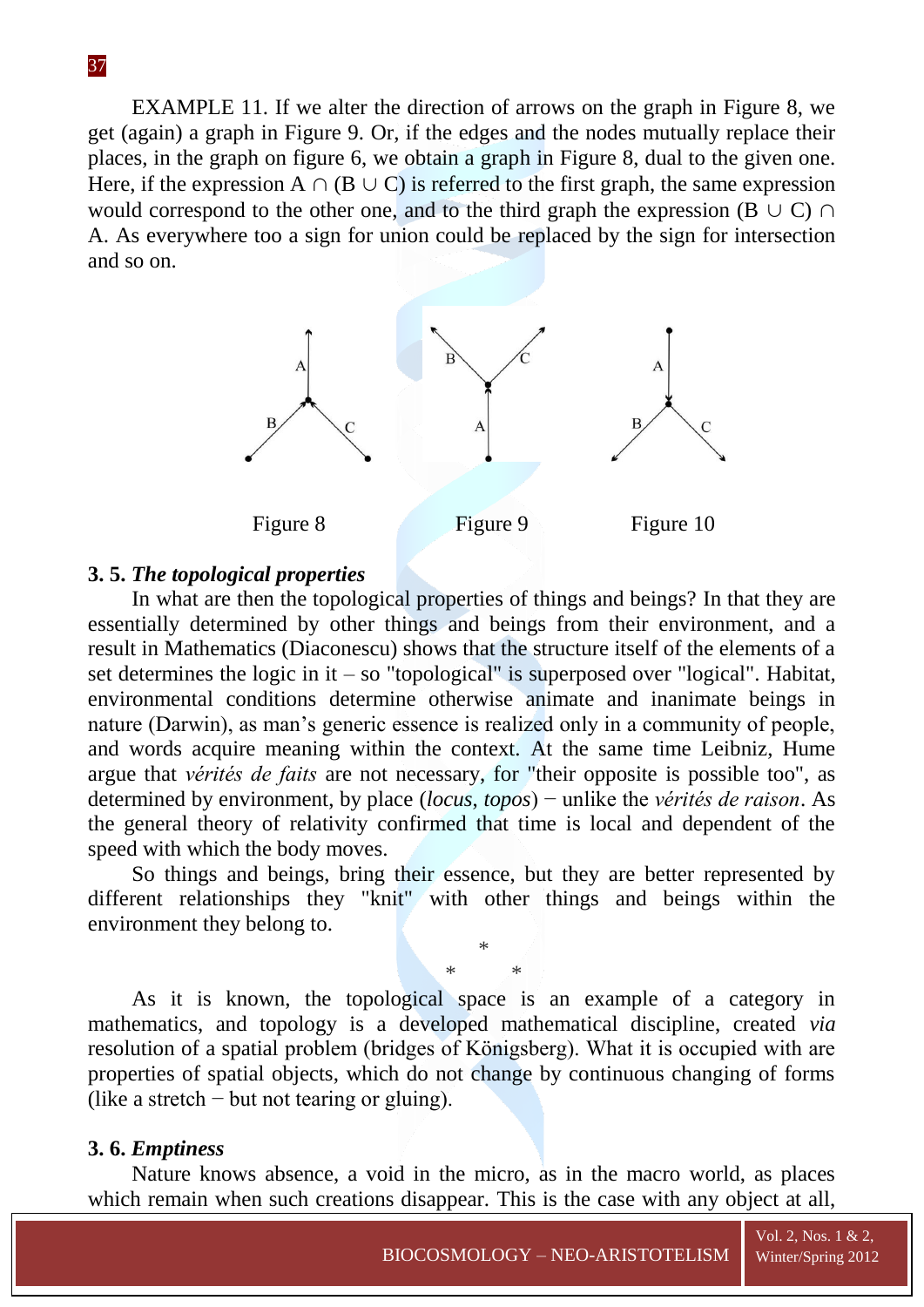but with conditions and processes in the nature too, since they appear, arise and disappear.

Like a certain energy state (say, state of potential energy), which can give way to another state (state of kinetic energy), since the energy is not lost, but only moves from one form to another. And the same can be said about the forces in nature, which can also be of different degree (potency) – so surely to be of a value zero too. Or even: two charges of the same quantity, but of opposite signs, if they come into a contact will be annulled, as in the case of electrons and positrons, matter and antimatter.

Let us mention as well those philosophic-religious sources recording the beginning of the world in Nothing: Hegel, the Old Testament, or Democritus who, in spite of his notion of atoms permits the existence of empty space and so on.

> \* \* \*

As it is known, Cantor's theory of sets allows the concept of the empty set – as nothing – though it can be said that the physical nothing is a place for creation the materiality, and that in the *macro*, as in the *micro* world, the emptiness is differently understood.

## **4. GNOSEOLOGICO−LOGICAL ASPECTS**

#### **4. 1.** *Knowledge, opinion*

When something is said about something, we say on the statements to be "true" or "false", but yet historically Democritus and Plato sharply differed a *true knowledge*, from *opinion*. In this fragment Democritus says: "By opinion color, by opinion sweet, by opinion bitter, but in fact atoms and void" (Diels, Kranz B 125). In turn, the sensual world of Plato is "reached" by opinion (*doxa*), and intellectual world in the way of knowledge (*episteme*). At the same time, Aristotle offers a series of intermediate degrees on the cognitive path, such as: representation (*fantasia*), rethought representation, rational presentation, the presentation−understanding (*hypolepsis*) and not only it.

And if to truth corresponds number 1 and to false number 0, each of the numbers−fractions between them could "carry" here some intermediate degree of truthfulness on.

It would concern the understanding (of degree) in which each of properties (do not) belong to a particular object, or being − because, say, a mountain for us is when it is covered by forest, but when it is not the case as well. And it would not be otherwise neither in attributing values to something that is in the evaluation in the sphere of taste etc.

> \* \* \*

If the class of objects X are propositions, they can also be determined in terms of different degrees of truthfulness on a scale from 0 (false) to 1 (true reliable). Then, to every complex proposition a value should equally belong to the same set, as well as to the rule *Modus ponens* (MP) − as a way in which from propositions of certain

## 38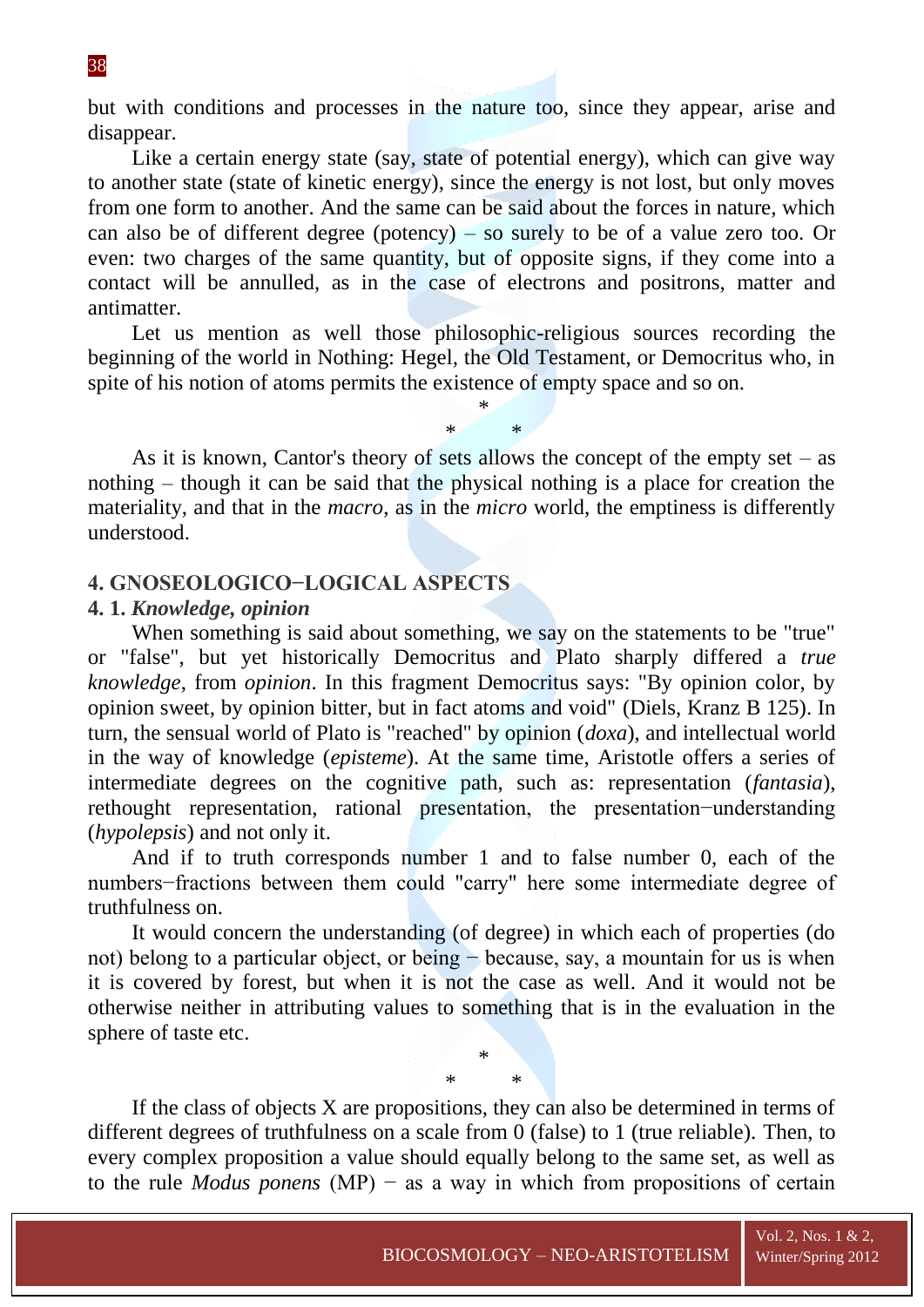degree of truthfulness one proceeds (concludes) to the truthfulness of another of them. And here are the elements for the sketch of so called "fuzzy logic".

Namely, let *p* and *q* be two objects of the class X, with the truth value  $\tau(p)$  and  $\tau(q)$  from the set [0, 1]. Three new functions *negation*  $(\sim p)$ , *disjunction*  $(p \vee q)$  and *conjunction* ( $p \wedge q$ ) would be defined as follows:

$$
\tau(\sim p) = 1 - \tau(p),
$$
  
\n
$$
\tau(p \lor q) = \max[\tau(p), \tau(q)],
$$
  
\n
$$
\tau(p \land q) = \min[\tau(p), \tau(q)],
$$

while in contrast to the classical calculus of propositions, the implications should have the value  $\tau(p \to q) = \max\{1 - \tau(p), \min[\tau(p), \tau(q)]\}.$ 

In this, a possible rule of inference MP would be:

$$
\frac{\tau(p), \tau(p \to q)}{\tau(q)}
$$

etc.

EXAMPLE 12. Let *p* be the proposition: "Man is a rational being," and *q* proposition: "Man is a living being." Then on the scale from 0 (not true) and 1 (true), to the first of them will belong, say, the value  $\tau(p) = 0.7 -$  as the man personifies (more) reasonable, than irrational being – and to the second one the value  $\tau(q) = 1$ , for he is certainly a living being.

In that case, the value of  $\tau(\sim p)$  would be  $\tau(\sim p) = 1 - \tau(p) = 1 - 0.7 = 0.3$  and would concern to the unreasonable "part" in man, while the conjunction of these two propositions  $\tau(p \wedge q)$  would have a value min(0.7, 1) = 0.7, the disjunction  $\tau(p \vee q)$ the value max(0.7, 1) = 1, and the implications  $\tau(p \rightarrow q) = \max\{1 - 0.7, \min[0.7, 1]\}$  $=$  max(0.3, 0.7) = 0.7.

## 5. *BIO-***3**

1

As to the "three types of realistically independent spheres of activity, $1$  or the sign "3" in the formula "Bio-3/4", when matter is constantly in processes of generation and corruption in nature, we recognize the feature of "three-dimensionality" in the case of all created objects we meet in the experience, because each of them is preceded, first, by a need (associated with some idea), by creation itself afterwards and, ultimately, by its use. Similarly three moments would denote the disappearance of an object too: the loss of the need for it, its destruction and the benefit of that. In the sense attributed to them by Pitirim A. Sorokin we recognize − at this point too − the first and the third moment as "(polar) opposite": the idea and the thing (thing and idea), while the third one is "basic (fundamental)" (Khroutski, 2010): the creation (destruction) itself of things. The scheme, which otherwise, follows every meaningful human activity and is expressed in terms of idea, and (of way) to realize this idea.

Vol. 2, Nos. 1 & 2,

<sup>&</sup>lt;sup>1</sup> Essential propositions of the Biocosmological development: [http://en.biocosmology.ru](http://en.biocosmology.ru/)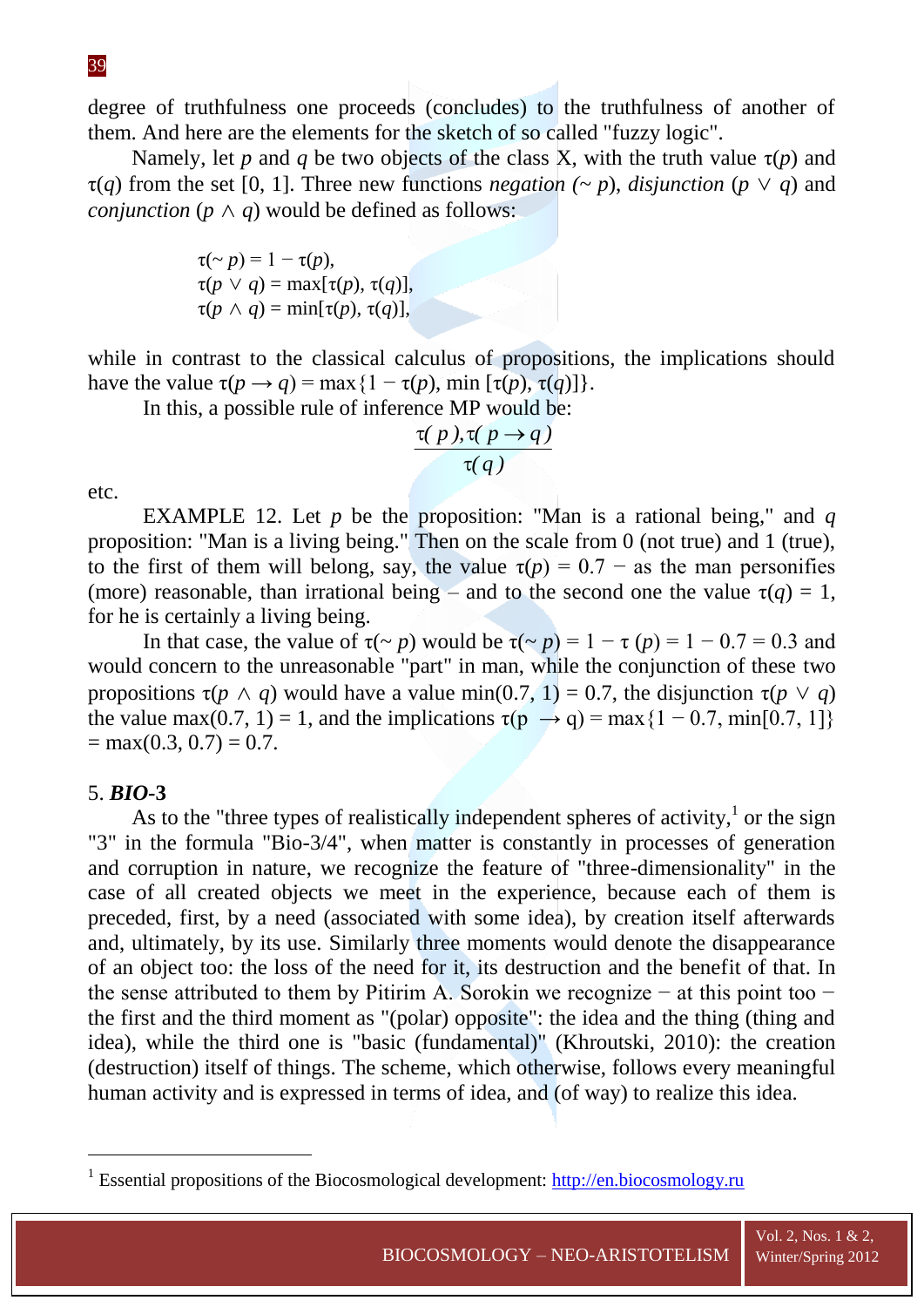In our understanding of being as "one and many", two last moments would have the labels of (polar) opposites, while the ways themselves in which elements enter the relations of composition and fusion in creating something new, would belong to a third, autonomous sphere. It can be said about atoms, molecules, compounds, which are in the same time part and whole, as the beginning and the end of a process in the nature, as well as, say, about a family as the fundamental unit of a society, on one side and organized community of people (state), on the other. Or about few propositions (axioms) in the basis of deductive systems, which suffice to generate the wholeness of true statements in them etc., as well as that one and many (parts and whole) preserve their autonomy when they enter compounds and gain a new functionality. In the latter case (many) parts of the being give away a mutual analogy in regard to the internal structure of elements making them, of characteristics which belong to them and so on, so that the aforementioned triad, as an ontological feature of generation of something in a spiritual reality would be in so far reliable way to stretch on the whole of the entire being in general.

And it would be easier to speak about trinity in the processes which are dual to the given one, when recognized in the latter, because both processes have identical structure − only some "key" terms in them would mutually replace their places. For There is a simple symmetry, for example, in the meanings of the words "one" and "many", so all could be said using one of them, – it would be equally valid when it is replaced by the second word.

Finally, and perhaps at the very beginning, we have that already Porphyry has found that all being is experiencing on three sides: in reality, in thought, and in the field of language. In this way, on three sides, the answer was sought and found to the famous "problem of universals" in the Middle Ages. Namely, various philosophers differently considered through history the so-called "ontological status of general notions", and three types of responses one (mostly) meet, had the labels of realism, of nominalism and conceptualism, with regard to these areas, as follows.

> \* \* \*

Next the mathematics brings an expressive picture of bipolarities of idealities it acts with and what is "between" them − which is one tripartism – so that it is even a part of a colloquial expressions about it: "All mathematics is a theory of mapping". Each mapping "includes" two sets  $-$  one initial and one final  $-$  and a procedure of association of elements of a set (domain) to the elements of the second one (codomain). We have seen these "objects" and "morfisms" in the category theory.

The procedure itself of association is the most diverse and is, rather, an abstract entity, such as, by their nature, the objects being "mapped" into one another are. The domain and codomain can, however, be objects whose nature is the same, as in the case of arithmetic, analysis, because their numbers are here both times. Besides it this, it should be mentioned, its objects appear in different branches of mathematics, including expressions, matrices, vectors, figures, etc., and even the functions or functions of functions (*functionals*), and so on. For example, to a circle of radius *r*, as a line in the plane, on the one hand, we assign the number  $2r\pi$ , which expresses its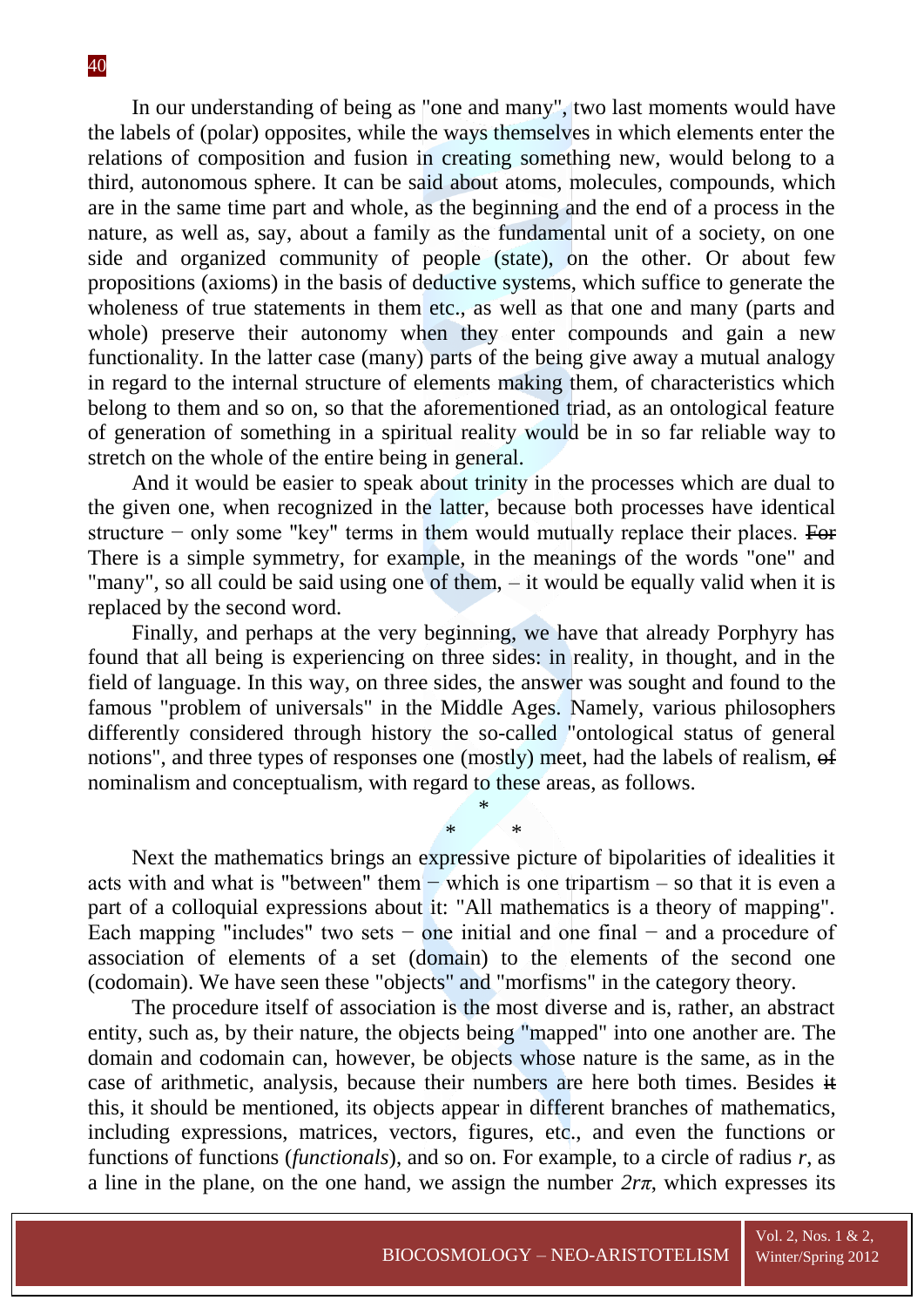perimeter, on the other. Or even: to a set of *n* linear equations we attribute a "scheme" of elements composed of coefficients of equation, called the "matrix", which, in turn, is not a number, etc.

In mathematics we have also to transform some expressions into the other, when we solve the equation, or, as in the deductive system, certain formulas are translated into the other, for which we say to be true. What we call proof, also is a special transformation, in a permissible way, of expressions to those contained in the formulation of the theorem and so on, so that in each case we recognize just *three* (disparate) moments in this science, in the widest sense: that from which one starts, the way how to proceed with it and to what one arrives in the end.

# **6.** *BIO-***4**

In accordance with our intention, a particular mathematical theory to serves as a prevailing model for the process of generation in the nature. Likewise, in the human spirit, let us consider somewhat as the extent to which these processes can be considered through the prism of the four Aristotelian causes, and they are: material, formal, effective and final.

First, in inanimate nature, we have the expression of "blind" activity (in terms of the antique) of proto elements: earth, water, fire and air, or (in the modern interpretation) of the four natural forces underlying the universe: gravity, electromagnetic force, strong nuclear and weak nuclear forces. So far, the equations of quantum theory describes better the reality of micro and macro world than classical equations, and it seems that the future of the world, if at all, can be better described in terms of the theory. What is equally certain on that side would be that a human – in free activity − acquires (unprecedented) power solely to decide about the fate of the planet. Therefore, we inevitably arrive at the question: Has this world a final cause and entelechy? The answer anyway would be that the power of man to realize a free action lies in the (non)reasonable sphere.

Because when the "world is the one" (Tales), and the human is the only rational being in it, no matter how slow the process of evolution realizes itself. A matter is to believe that nature (continues to) try everywhere to create human being who thinks, being in the possession of consciousness, of intellect.

It is easy to recognize all the four (mentioned above) Aristotelian causes. The reason is that exclusively vegetative and animal species in the nature (but not human) can be formulated in terms of the theory of evolution. Namely, every plant and animal naturally has as an objective to survive and to reproduce itself. They are developed on the basis of their genetic codes, under the influence of the environment, through the overlapping of different factors in the given place, of this or that particular power, etc.

In the sphere of activity, again, when the matter relates to objects that are used in experience, and which are created in accordance with some objective they have to serve, which in turn is preceded by the concept (idea) of the thing itself at the beginning and so on. For example: this table of wood (*material cause*), of oval shape (*formal cause*), is made in an industrial way (*efficient cause*) and is used in the dining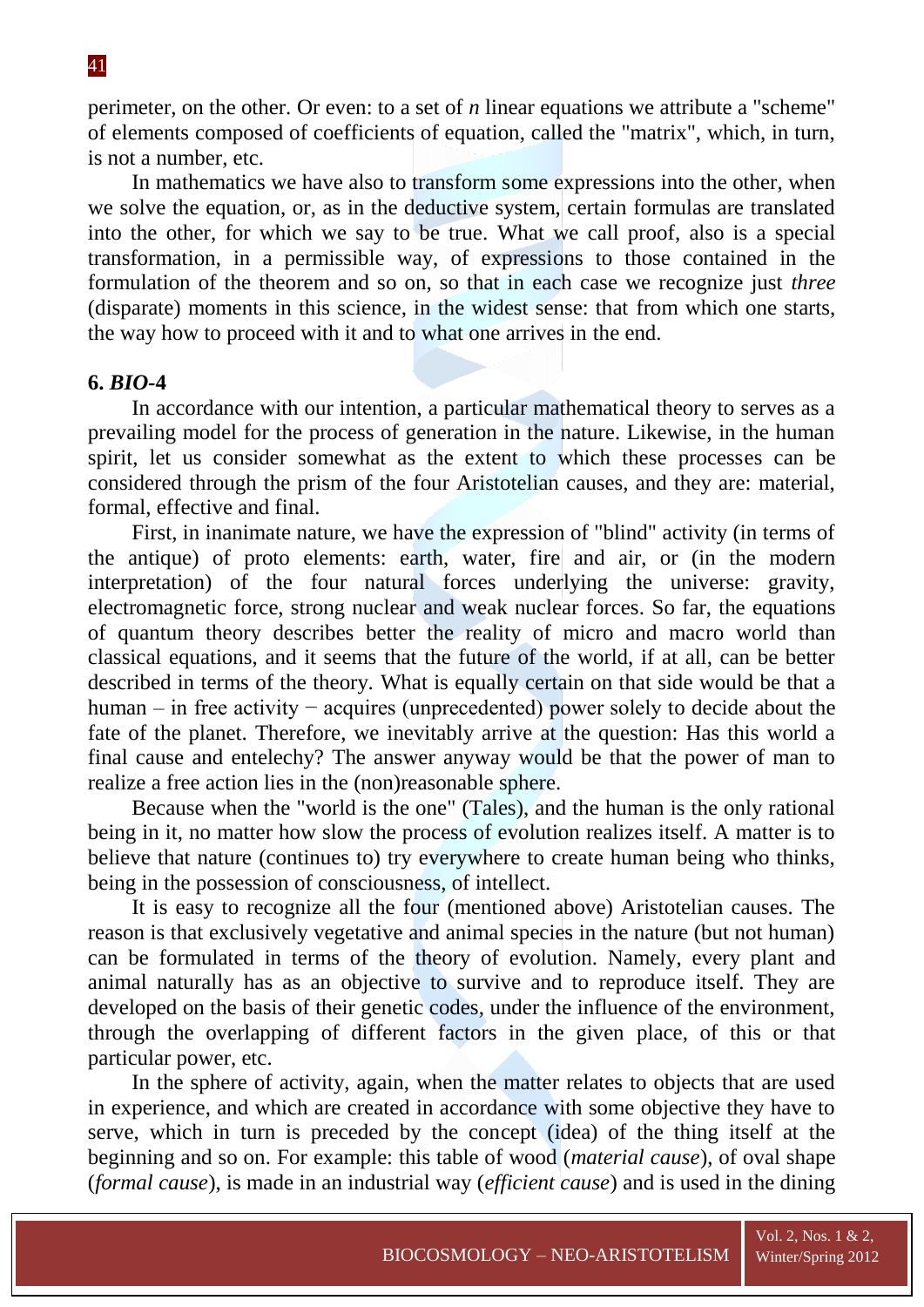room (*final cause*). Or if it is spoken about a purposeful human activity as a (complex) process where it equally would be the case.

> \* \* \*

Finally, we recognize here also the characteristics of quadruple causality of mathematical structures, in the Aristotelian sense of distinction of material, formal and efficient causes of everything. Of these, the latter is in that, say, if it is built a theory, it has to serve to resolve various problems, expressed in its terms.

Or in the case of mathematical object  $A = \{[0, 1], +\}$  and the operation + "addition modulo 2". The material cause here would be the digits 0 and 1, the formal − schema of elements (Fig. 11):

| U | U         |  |
|---|-----------|--|
|   |           |  |
|   | Figure 11 |  |

as a special arrangement of them − while the efficient cause would be in the procedure itself of addition of two numbers 0 and 1, and final one − because the operation + does possible the sum of any two numbers, when they are represented in the binary system  $-$  i.e. in all that where it can be used.

Thus Aristotle's views on the reality of generation and corruption, in general, are confirmed in these most exact forms of sciences, and it will transfer, no doubt, the same scheme of thinking everywhere where it meets application.

Herein, the language of a set theory is to a high degree recognizable: of elements and compounds (as members of partitive sets), that is, of crossing, of selection and mutation – as operations on sets.

Then, what in the theory of evolution belongs to the "struggle for survival," when an individual more adapted to environmental conditions persist, while others disappear, here it is "followed by" those membership numbers, as special "ponders", "weights", "masses", "degrees", ... allowing it.

## **7. MAN AND HIS CHOICES IN FREEDOM**

Can finally choices made by an individual (in the sphere of freedom) be equally interpreted in terms of category theory in mathematics? It is easy to show it is indeed the case: for there are finitely many opportunities that lie ahead, as (any) choice is only a certain combination of them. And if the first is a set, the second is an element of its partitive set. And partitive sets − as objects − are the categories with respect to the operations of mapping  $-$  as morphisms  $-$  which would be equally the case when its matter is potentially partitive fuzzy sets.

For the latter "complete" standard definition of set, in so far as they allow the repetition of "same" elements (such as clones, replicators) – say, this table consists of the "same" legs, and two electrons are never in the same quantum state (*Pauli Exclusion Principle*). After, while the first definition of set knows only a sequence of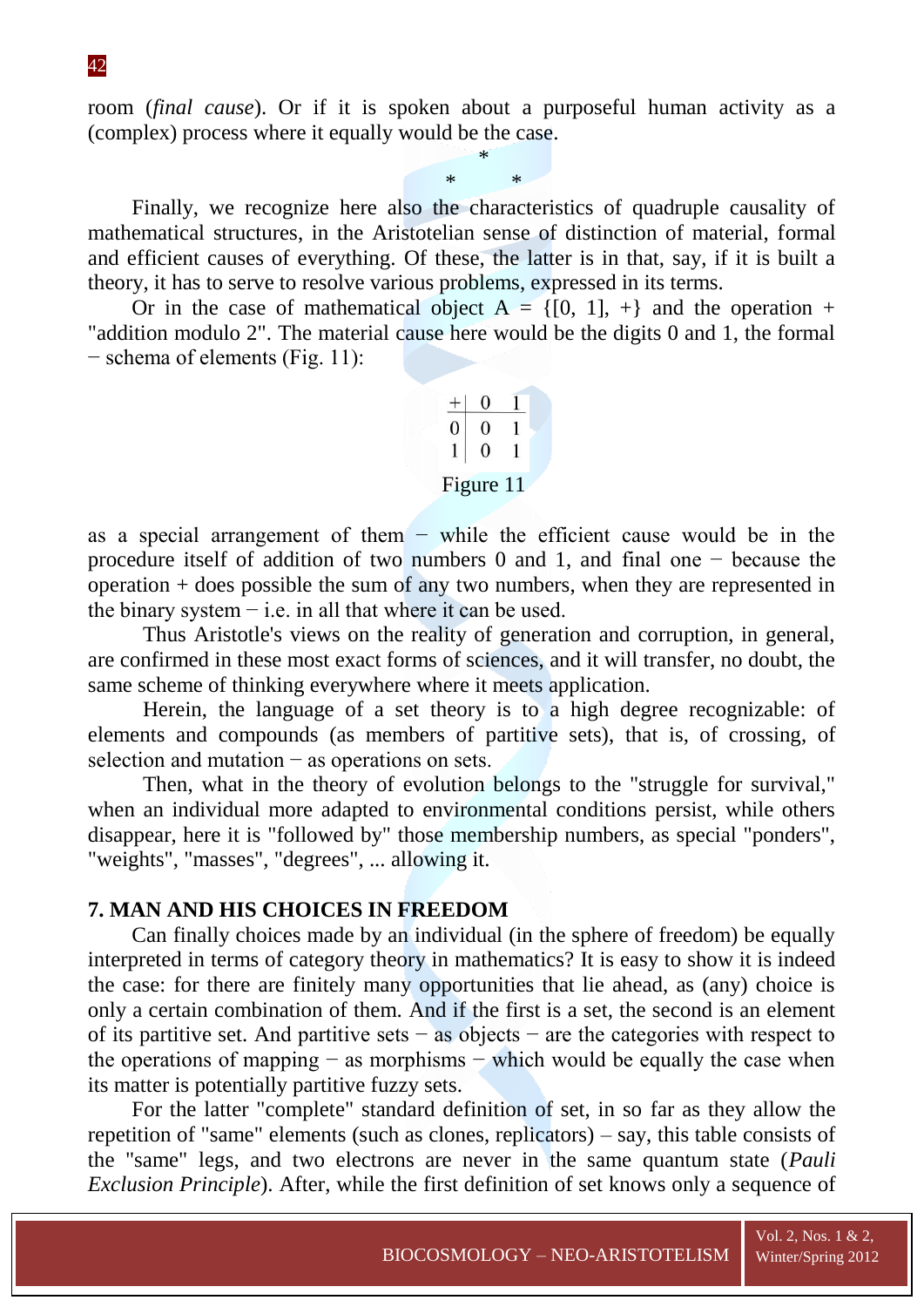elements as "isolated" entities, with the notion of singleton function, now any potentially possible entity, composed of one or more of its members, becomes a member of partitive set. Like set A in Example 6, where  $H_2O$ , CO, ... as compounds are elements of the set  $P(A)$ , when C, H and O belong to A.

Furthermore, by performing choices, we adhere to something to which we attach greater importance, since − also subjectively − we assign in thoughts some mark to it from an order of values to each of elements that are offered. In terms of fuzzy sets, it would be their fuzzy numbers, as we are now able to "calculate" fuzzy numbers too of different combinations, as possibilities, realized in the manner of set, or algebraic operations on them. Or we could follow different procedures by way of algorithms, which could bring us to "optimal" forms, of all possible solutions. Since formulas, set expressions, graphs, matrices, ... allow an exact treatment, so, for example, the problem: "Make the best choice of one of four objects with three properties (evaluated from 0 to 1), according to a criterion" could be resolved by using algorithms called Elektra, Prometheus or AHP. It would correspond to a matrix with four rows and three columns in the Example 6 etc., so that a singular case of the problem would be, say: "Decide purchasing one of four types of printers, taking into account: the number of nozzles, pricing and quality print". Finally, on the same way, the processes of transition from one or more possibilities to a new one, being "graded" − as more or less likely – are those in fuzzy logic and that we have outlined it in Section 4.1.

In terms of Aristotelian fourfold reason of everything existing, such a choice , as a subset, is the sign of final cause, while material cause is provided by opportunities, formal – by the very nature of the product, and efficient – by an algorithm carrying us to it. It is also tripartite one: here the initial elements of the choice are different; the manner in which it is realized, as well as the way in which we arrive to it, afterwards.

# **References**

- Baez, John C. (1997). *An Introduction to n-Categories*. Riverside: Department of Mathematics, University of California.
- Chapouthier, Georges. (2009). Mosaic structures a working hypothesis for the complexity of living organisms*. E – logos. Electronic Journal for Philosophy*. Prague: University of Economics. URL:<http://e-logos.vse.cz/> (retrieved May 12, 2012)
- Diels, H. and W. Kranz. (1974). *Die Fragmente der Vorsokratiker*, three vols., original edn. 1903; reprint of  $6<sup>th</sup>$  edn., Berlin: Weidmann.

Khroutski, Konstantin S. (2010). On Biocosmology, Aristotelism and the prospects of becoming of the universal science and philosophy // Electronic journal "*Biocosmology – neo-Aristotelism*". Vol. 1. No1. Winter 2010: 4–17. URL: <http://en.biocosmology.ru/electronic-journal-biocosmology---neo-aristotelism> (retrieved May 12, 2012)

Essential propositions of the Biocosmological development. URL: